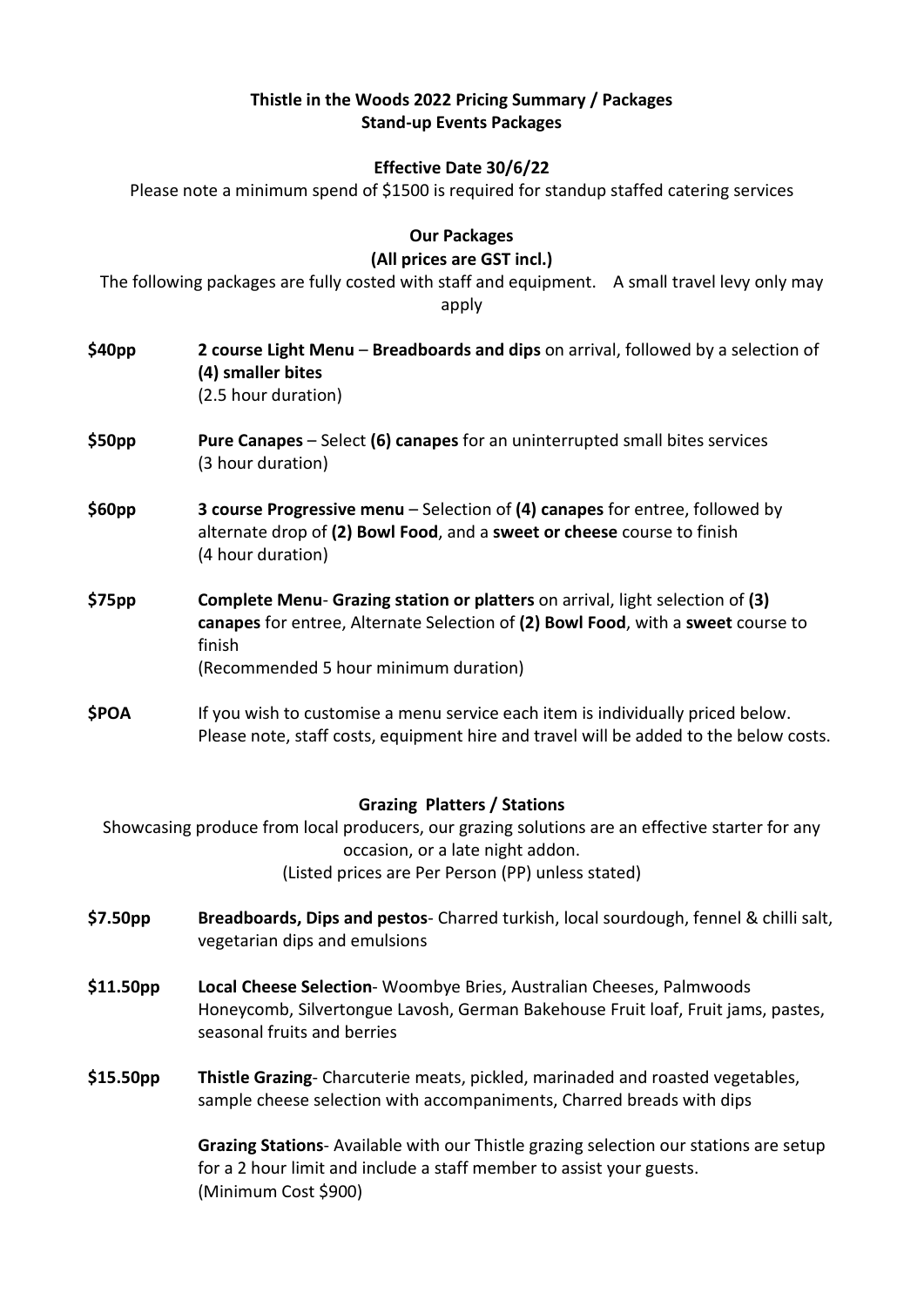### **Small Bites and Canapes \$5.5 per selection**

### Some of the flavours and dishes that defined our business. They will stay with us forever, with a tweak here and there!

**Cold**

**Smoked Eggplant Tart,** Blistered Confit Heirloom truss Tomato, Ash Cashew Chevre (GF,VEGAN)

**Sand Crab Tacos,** coconut & turmeric lavosh, Kaffir Lime & fennel slaw, avo crush, Charred Corn (DF)

**Pickled Saffron Beets,** Fior di Latte, Persian Fetta, free range proscuitto, Balsamic reduction (GF)

**Vietnamese Rice Paper Rolls,** Pickled Papaya, cucumber, green mango, laksa mint, sweet chilli plum dipping sauce (GF, VEGAN)

**Mooloolaba Prawn Skagen,** Finger Lime Seeds, Bush Tomato & Lemon Myrtle Pearls, Petit brioche

**Srirarchia Tuna Nori,** Roasted Sesame & Lime, Wakame, Ricotta, Cucumber Pickle (GF)

**Hot**

**Duck Pancakes,** Citrus, Lime, Plum, Pickled Ginger, coriander, mint, Soy mayo, Nuoc Cham dressing (DF)

**Borough Cheese Toastie**, Braised Leek, Pickled Onion, Thyme, Gruyere, Mozz, Corn Loaf (V)

**Thyme & Goat Curd Pissaladiere,** Red Onion Pickle, Olive Tapenade (V)

**Miniature Wagyu Beef Burgers,** gorgonzola cream, gruyere, spicy beetroot relish, confit garlic aioli

**Semi-dried tomato Arancini,** buffalo mozzarella, kaffir lime & coriander pesto, saffron mayo (GF, V)

**Persian Style Braised Lamb Shank Pies,** Currant Saffron Couscous, Cucumber Dill Tzatziki

**Crispy Skin Pork Belly,** Whiskey tamarind syrup, pork floss, candied chilli (GF,DF)

**Truffled Mushroom Arancini,** tarragon bearnaise, petit herbs, grated Parmesan (GF, V)

#### **Bowl Food**

Extend your canapes from our larger portioned dishes **\$13.50pp (please choose 2, to be served as alternate serves)**

**Parisienne Gnocchi**, Fried Pancetta, Podded Peas, Lemon Truffle Butter, Sage, Baked Ricotta (Vegetarian available on request) **Charred Salmon**, Steamed Coconut Rice, Caramel Lime Glaze, Pickled Vegetable Salad (DF,GF)